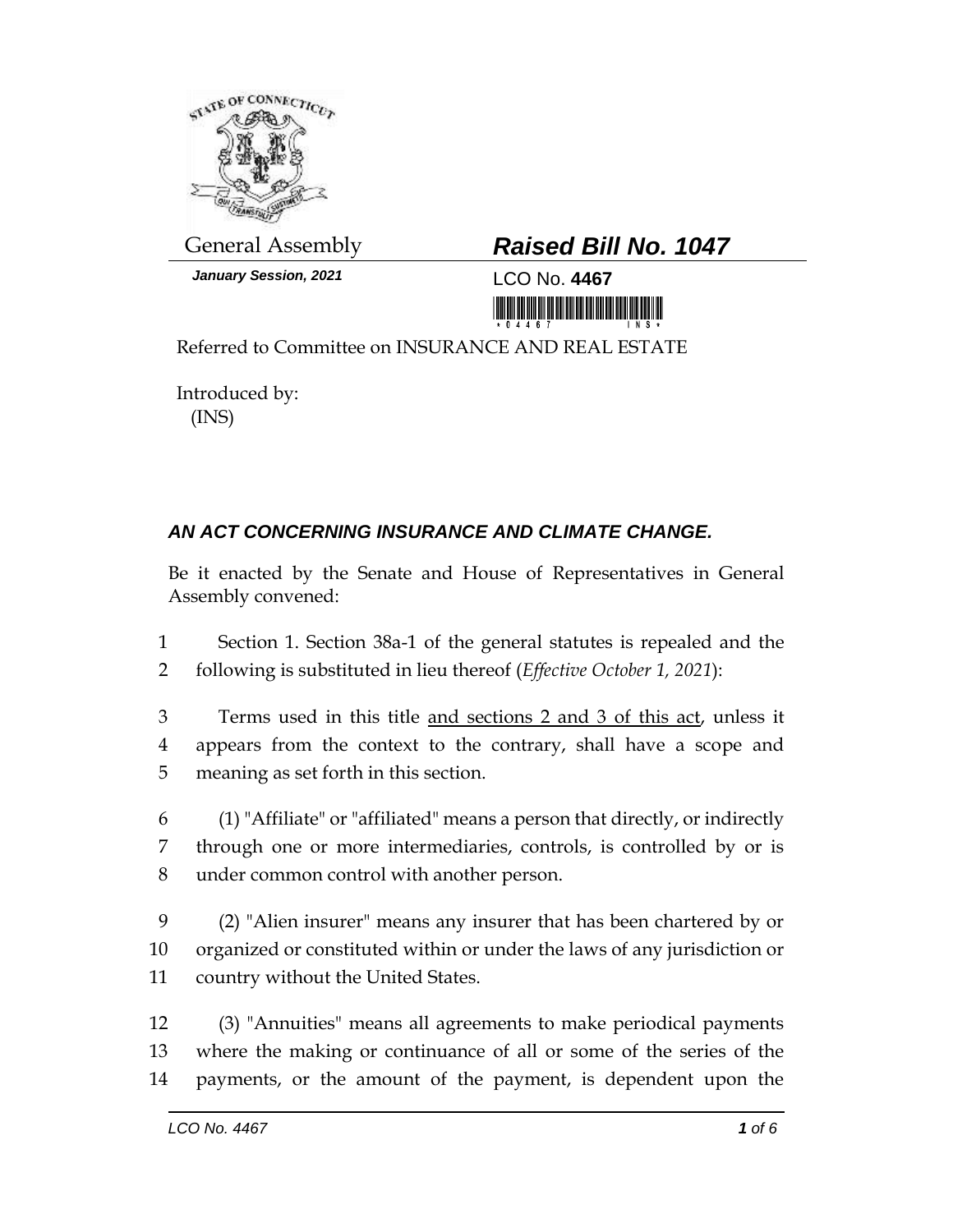continuance of human life or is for a specified term of years. This definition does not apply to payments made under a policy of life insurance.

(4) "Commissioner" means the Insurance Commissioner.

 (5) "Control", "controlled by" or "under common control with" means the possession, direct or indirect, of the power to direct or cause the direction of the management and policies of a person, whether through the ownership of voting securities, by contract other than a commercial contract for goods or nonmanagement services, or otherwise, unless the power is the result of an official position with the person.

 (6) "Domestic insurer" means any insurer that has been chartered by, incorporated, organized or constituted within or under the laws of this state.

 (7) "Domestic surplus lines insurer" means any domestic insurer that has been authorized by the commissioner to write surplus lines insurance.

 (8) "Foreign country" means any jurisdiction not in any state, district or territory of the United States.

 (9) "Foreign insurer" means any insurer that has been chartered by or organized or constituted within or under the laws of another state or a territory of the United States.

 (10) "Insolvency" or "insolvent" means, for any insurer, that it is unable to pay its obligations when they are due, or when its admitted assets do not exceed its liabilities plus the greater of: (A) Capital and surplus required by law for its organization and continued operation; or (B) the total par or stated value of its authorized and issued capital stock. For purposes of this subdivision "liabilities" shall include but not be limited to reserves required by statute or by regulations adopted by the commissioner in accordance with the provisions of chapter 54 or specific requirements imposed by the commissioner upon a subject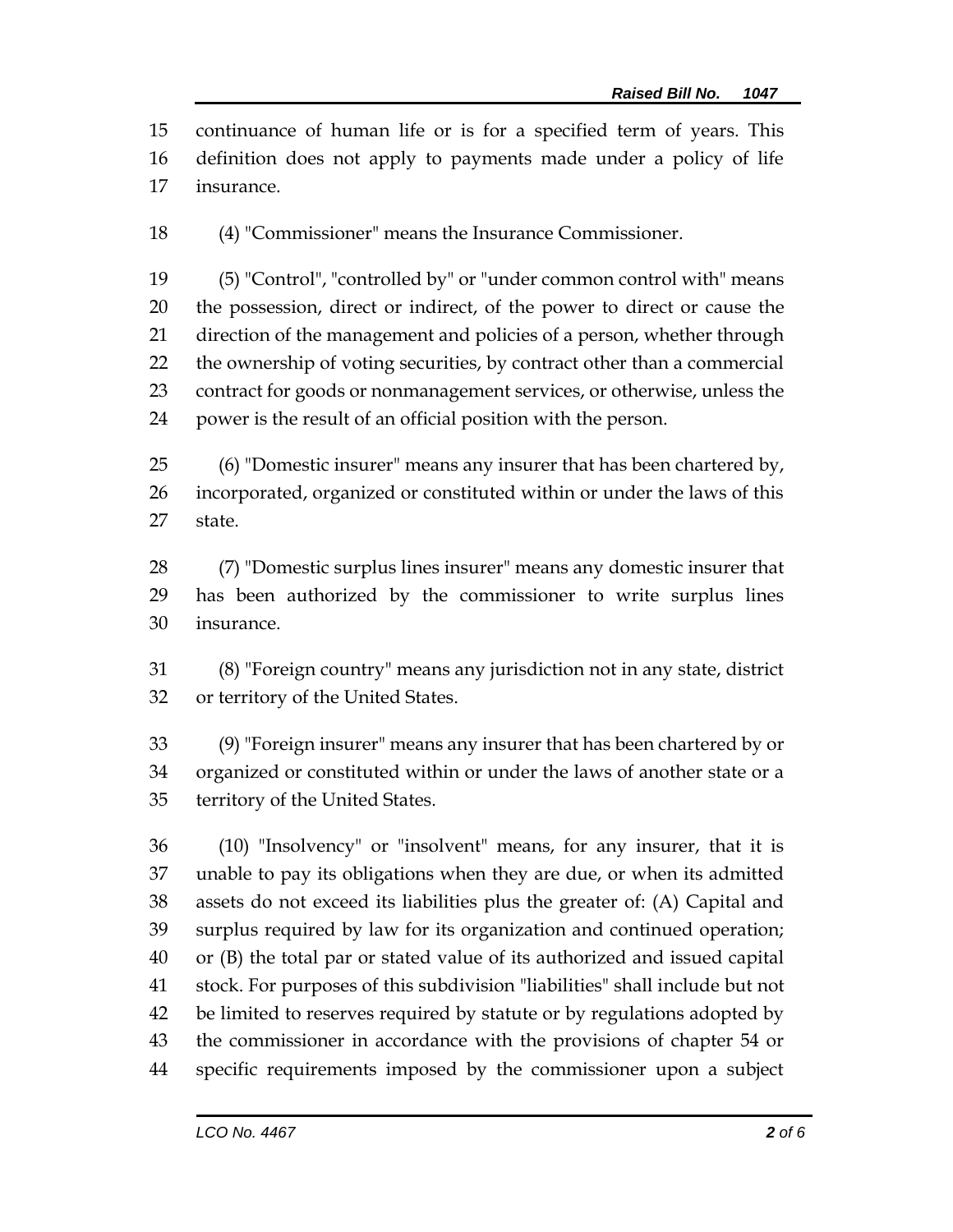company at the time of admission or subsequent thereto.

 (11) "Insurance" means any agreement to pay a sum of money, provide services or any other thing of value on the happening of a particular event or contingency or to provide indemnity for loss in respect to a specified subject by specified perils in return for a consideration. In any contract of insurance, an insured shall have an interest which is subject to a risk of loss through destruction or impairment of that interest, which risk is assumed by the insurer and such assumption shall be part of a general scheme to distribute losses among a large group of persons bearing similar risks in return for a ratable contribution or other consideration.

 (12) "Insurer" or "insurance company" includes any person or combination of persons doing any kind or form of insurance business other than a fraternal benefit society, and shall include a receiver of any insurer when the context reasonably permits.

 (13) "Insured" means a person to whom or for whose benefit an insurer makes a promise in an insurance policy. The term includes policyholders, subscribers, members and beneficiaries. This definition applies only to the provisions of this title and does not define the meaning of this word as used in insurance policies or certificates.

 (14) "Life insurance" means insurance on human lives and insurances pertaining to or connected with human life. The business of life insurance includes granting endowment benefits, granting additional benefits in the event of death by accident or accidental means, granting additional benefits in the event of the total and permanent disability of the insured, and providing optional methods of settlement of proceeds. Life insurance includes burial contracts to the extent provided by section 38a-464.

 (15) "Mutual insurer" means any insurer without capital stock, the managing directors or officers of which are elected by its members.

(16) "Person" means an individual, a corporation, a partnership, a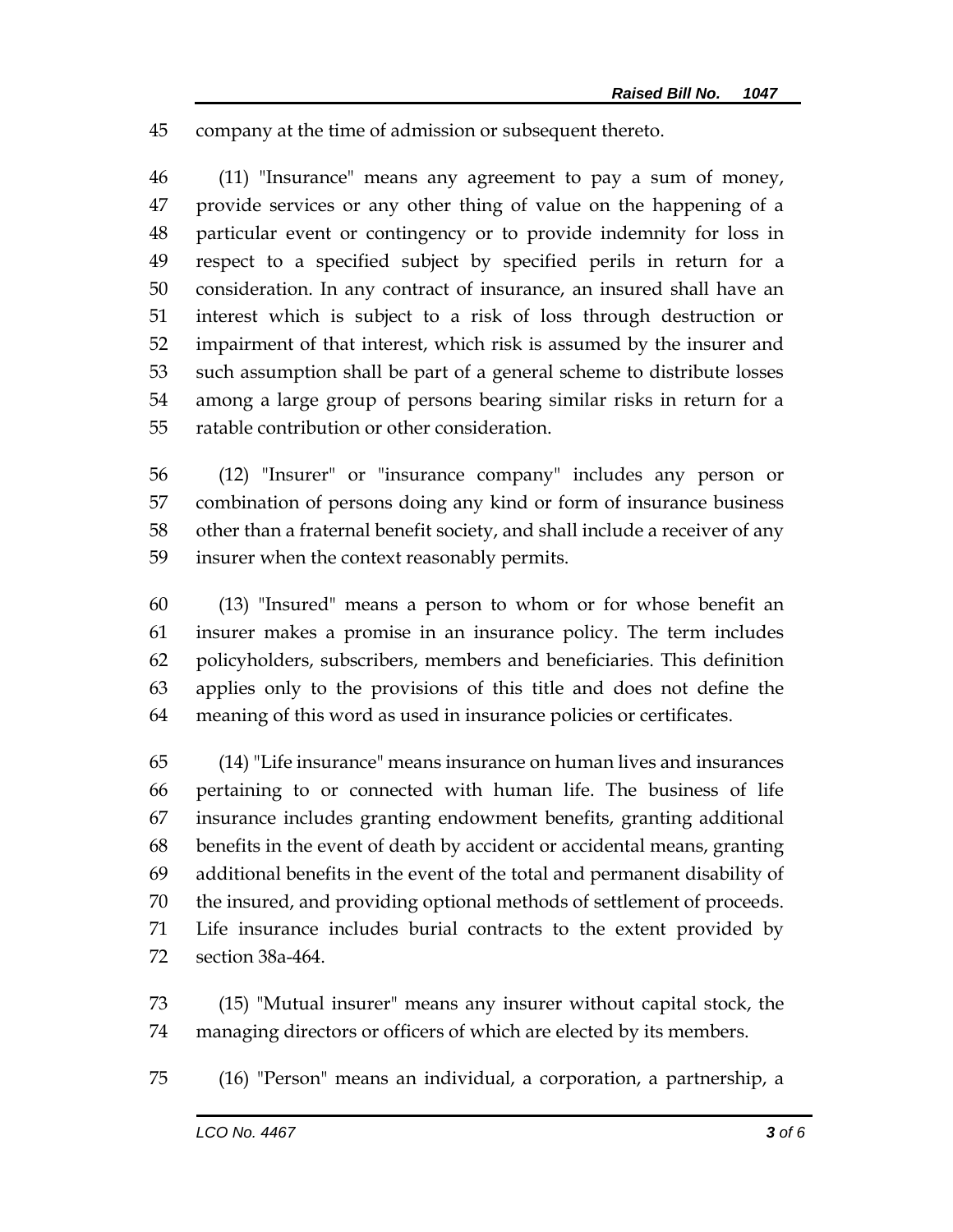limited liability company, an association, a joint stock company, a business trust, an unincorporated organization or other legal entity.

 (17) "Policy" means any document, including attached endorsements and riders, purporting to be an enforceable contract, which memorializes in writing some or all of the terms of an insurance contract.

(18) "State" means any state, district, or territory of the United States.

 (19) "Subsidiary" of a specified person means an affiliate controlled by the person directly, or indirectly through one or more intermediaries.

 (20) "Unauthorized insurer" or "nonadmitted insurer" means an insurer that has not been granted a certificate of authority by the commissioner to transact the business of insurance in this state or an insurer transacting business not authorized by a valid certificate.

 (21) "United States" means the United States of America, its territories and possessions, the Commonwealth of Puerto Rico and the District of Columbia.

 Sec. 2. (NEW) (*Effective October 1, 2021*) (a) (1) Not later than January 93 1, 2022, the commissioner shall develop and implement criteria for each insurer doing business in this state to submit, at least annually, to the commissioner a report disclosing:

(A) Such insurer's investments in fossil fuels;

 (B) The degree to which such insurer's investments are exposed to climate risks; and

 (C) Information concerning such insurer's gross premium underwriting for insureds involved in the fossil fuel industry and related industries.

 (2) The criteria developed by the commissioner pursuant to subdivision (1) of this subsection shall enable the commissioner to post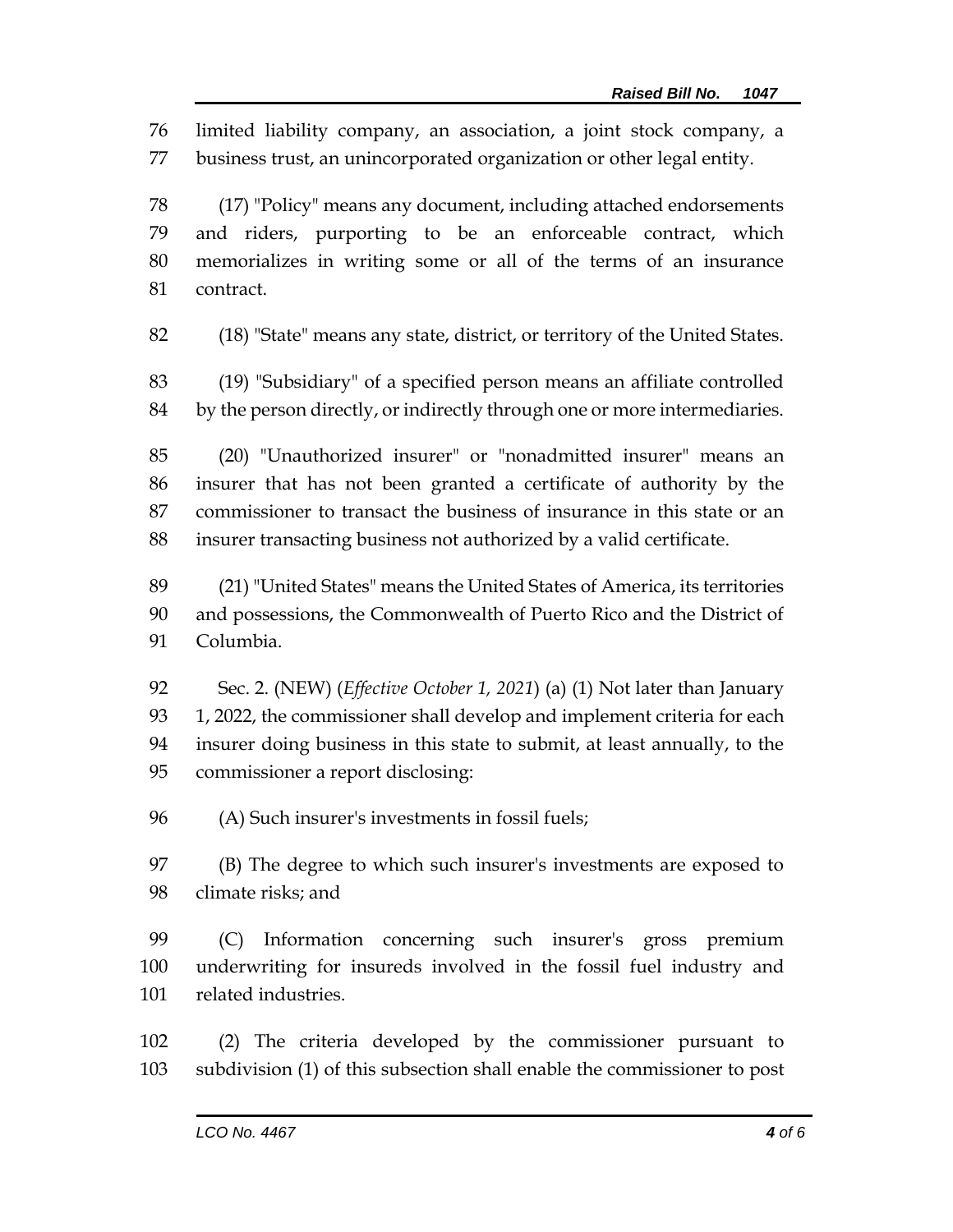the information reported to the commissioner pursuant to subsection (b)

of this section on the Insurance Department's Internet web site.

 (b) Not later than March 1, 2022, and annually thereafter, each insurer doing business in this state shall submit a report to the commissioner disclosing the information set forth in subdivision (1) of subsection (a) of this section for the preceding calendar year.

 (c) Not later than April 1, 2022, and annually thereafter, the commissioner shall post the information reported to the commissioner pursuant to subsection (b) of this section on the Insurance Department's Internet web site.

 (d) The commissioner may adopt regulations, in accordance with chapter 54 of the general statutes, to carry out the purposes of this section.

 Sec. 3. (NEW) (*Effective October 1, 2021*) Not later than April 1, 2022, and annually thereafter, the commissioner shall submit a report, in accordance with section 11-4a of the general statutes, to the joint standing committee of the general assembly having cognizance of matters relating to insurance. The report shall disclose, for the preceding calendar year, the Insurance Department's:

(1) Efforts, if any, to:

 (A) Integrate climate-related risks into the department's regulation and supervision of insurers, including, but not limited to:

- (i) Risk-based capital requirements;
- (ii) Regular supervisory examinations; and
- (iii) Own risk and solvency assessments; and

 (B) Align insurer investment and underwriting activities with the goal expressed by the parties to the United Nations Framework Convention on Climate Change in the Paris Agreement to limit the